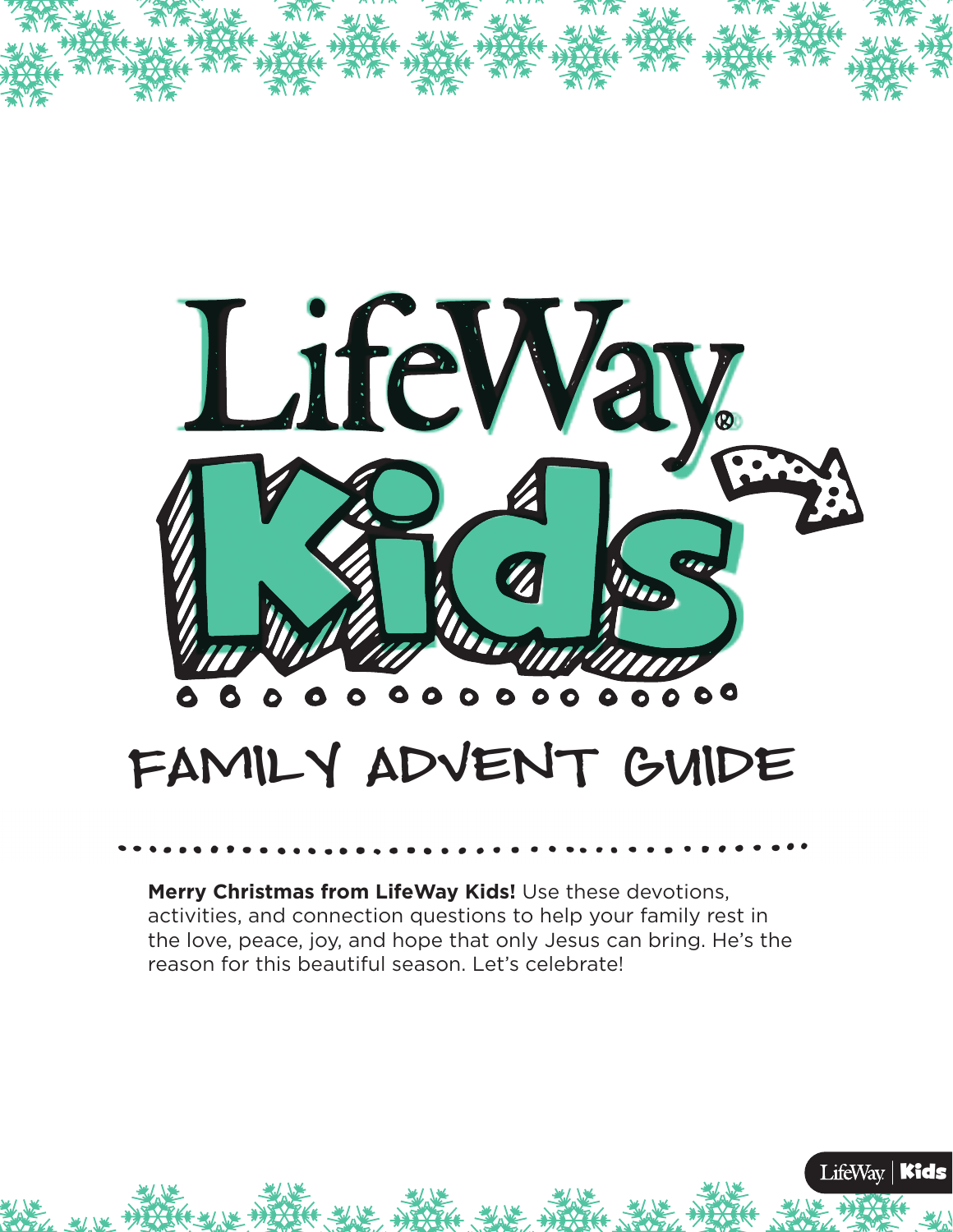# WEEK 1: HOPE

'Loof, the days are coming'this is the Lord's declaration–- "when I will fulfill the good promises that I have spoken concerning the house of Israel and the house of Judah." — JEREMIAH 33:14

LifeWay | Kids

#### LOOK FOR HOPE

"I hope I get a new bike for Christmas" was heard over and over during Thanksgiving. Tucker had pointed out, circled, even torn out the page from the sales flyer that pictured "his" bike. He placed the picture on the refrigerator for everyone to see (especially his parents). The only thing Tucker hoped for this Christmas was a shiny gold bike!

What are you hoping for this Christmas? God sent us Jesus, The Hope of the world to give us salvation from our sins; the best gift ever. As you begin the Christmas season, look for Hope (Jesus) and ways to share The Hope with others.

### **FAMILY ACTIVITY:** PICTURES OF HOPE

As a family, list or draw pictures of things kids are hoping for this Christmas. Together, decide and circle one or two things for which they are really hoping. Ask how these things could help them share Jesus (The Hope) with others.

Choose one way to share The Hope (Jesus) with a friend. As a family, plan how to carry out that act of sharing.

#### **CONNECTION QUESTIONS:**

**1.** Who is The Hope of the World?

**2.** How can we share Jesus with friends and family?

Daily Readings for the Family

 Isaiah 7:14 • Matthew 2:10 • Luke 2:12 Matthew 1:21 • Acts 5:31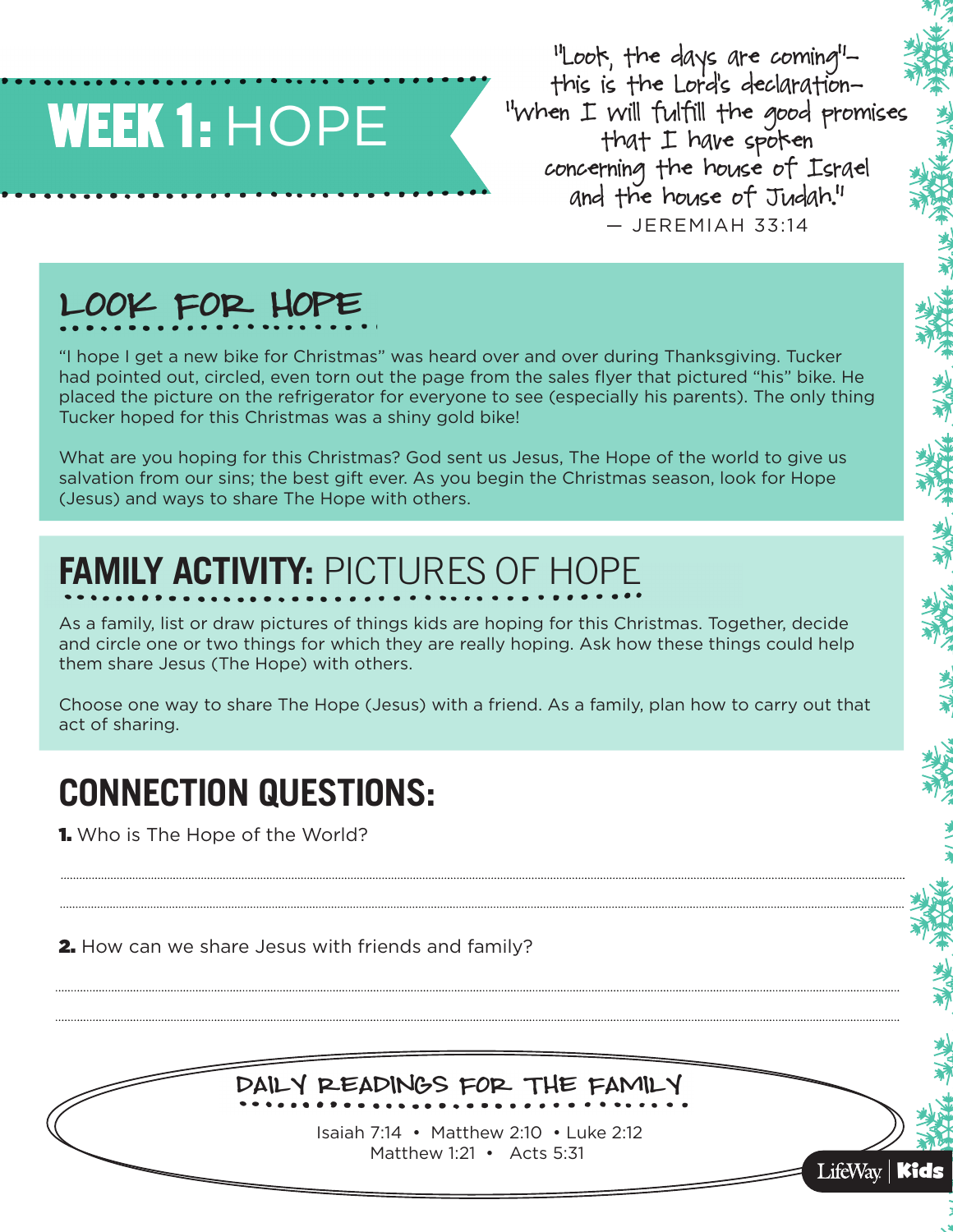

For God loved the world in this way: He gave His One and Only Son, so that everyone who believes in Him will not perish but have eternal life.  $-$  JOHN 3:16

Kids

LifeWay |

### ONE VERSE SAYS ALL

One basic need that we all share as humans is to be loved. By our family. By our friends. How? Unconditionally. What an overwhelming reality, though, to be told in Scripture that you are unconditionally loved by the Creator of the universe!

A second need is to have the assurance of where each of us will spend eternity. And, as only God can do, in this same, small verse we are told that because of God's love, He sent Jesus to die for our sins. By trusting in what He did on the cross, we can believe and have the assurance of being a part of God's forever family!

### **FAMILY ACTIVITY:** MAKE A LIST AND CHECK IT TWICE

As an adult or child, it is always a good idea to make a list of ways that God has shown His love to you. Draw one line down the vertical center of an 8  $\frac{1}{2}$  x 11 sheet of paper. Draw two horizontal lines through the vertical line dividing the page into six boxes. In each box, draw a picture (yes, even you adults!) of one way that God shows His love to you. Pray, thanking God for His unconditional love.

#### **CONNECTION QUESTIONS:**

**1.** Who loves you more than anyone else?

2. What did Jesus do to show His and His Father's love for you?

#### Daily Readings for the Family

 Luke 1:28 • Luke 1:30 • Luke 1:31 Luke 1:32 • John 1:14 • Matthew 1:22-23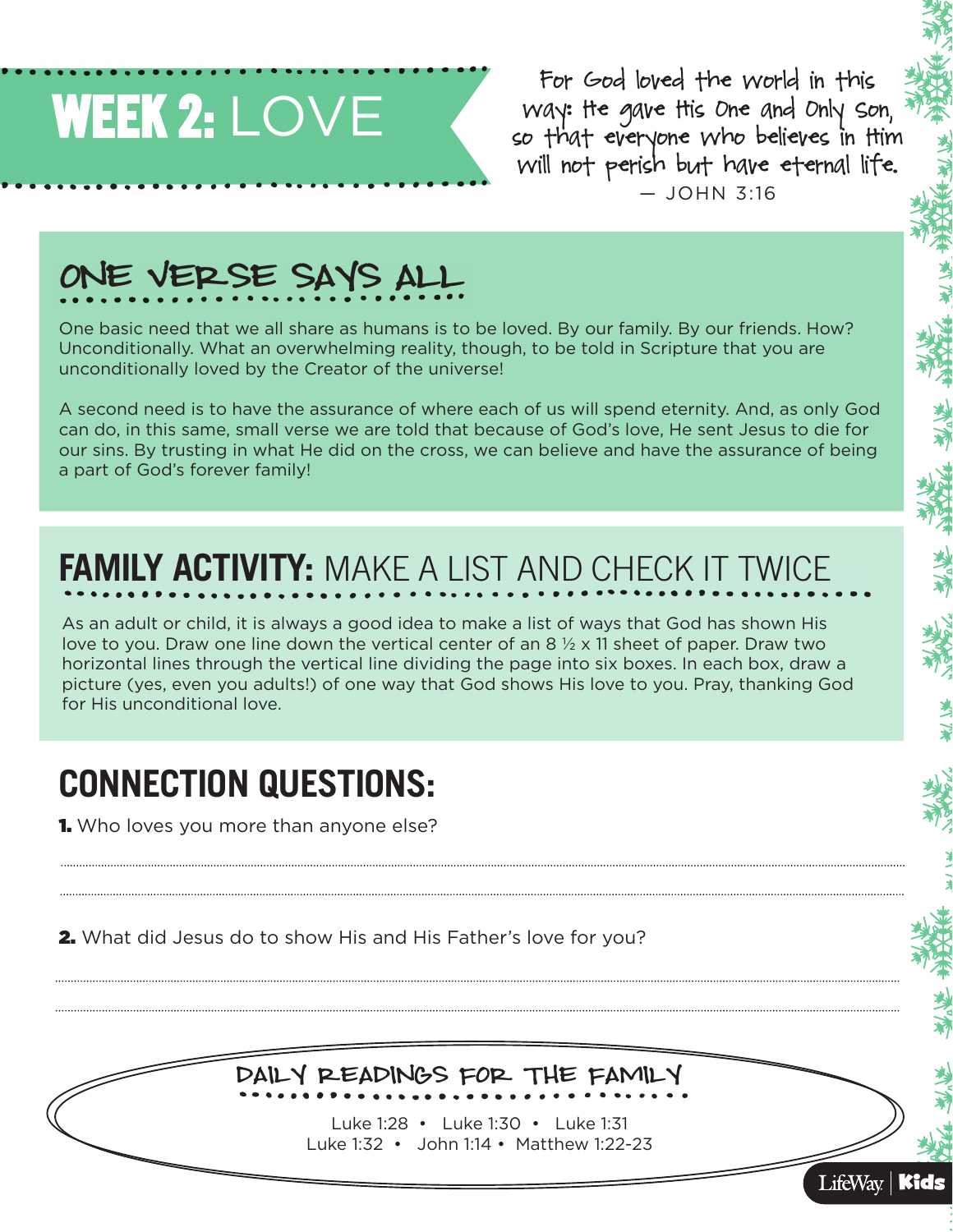

But the angel said to them, "Don't be afraid, for look, I proclaim to you good news of great joy that will be for all the people: Today a Savior, who is Messiah the Lord, was born for you in the city of David.  $-111KF$  2:10-11

#### JOYFUL STOMACH

Someone once told me that joy was the feeling of smiling in your tummy. Joy isn't just a smile or something you feel when you hear a funny joke. Joy is a happy feeling that comes from inside of you. People who believe in Jesus experience true joy. Jesus gives joy. Joy is knowing that Jesus loves you and that you can always depend on Him. Jesus has always been and will always be the true Source of joy.

### **FAMILY ACTIVITY: JOY**FUL PANCAKES

One of my favorite meals is when my family gets to eat "breakfast for supper." For supper tonight prepare pancakes in the shape of the letters J, O, and Y. Don't worry, they won't be perfect! As your family enjoys their supper, talk about things that make them happy. Remind them that earthly things might make them happy for a little while, but the joy we receive from Jesus will always last.

#### **CONNECTION QUESTIONS:**

**1.** What are things that make you happy? What are things that make you joyful?

2. How do you think the shepherds felt when the angel told them about Jesus' birth?

#### Daily Readings for the Family

Luke 2:1-3 • Luke 2:4-5 • Luke 2:6-7 Romans 15:13 • 2 Corinthians 9:15 • Psalm 29:11

LifeWay  $\mathbf{\mathbb{K}}$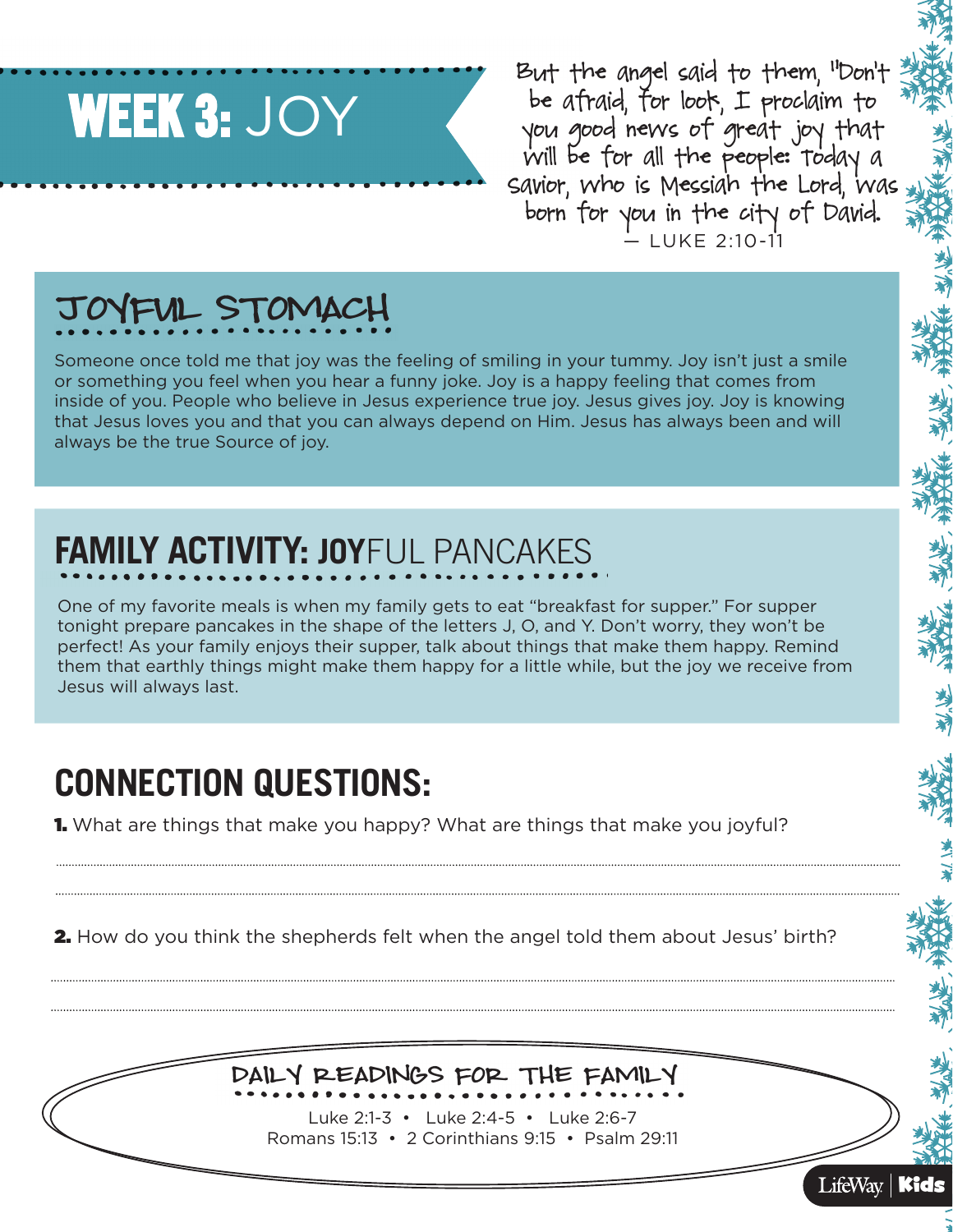

the Lord gives ttis people strength-<br>the Lord blesses ttis people with peace.

— PSALM 29:11

Kids

LifeWay  $|$ 

### JESUS GIVES US PEACE

Peace. That's an interesting word. Do you know what it means? Peace is the feeling of being safe and secure. You may feel a sense of peace when you are sitting in your mom or dad's lap. True peace is trusting God to take care of your needs in any situation. A long time ago, God blessed the world with peace through the Prince of Peace, Jesus. Jesus allows us to have peace in our lives because He is the Savior of all the world. God, thank You for blessing us with Jesus.

## **FAMILY ACTIVITY: PEACEFUL PLACES**

Bring a piece of paper and a pencil to the table for one of your meals as a family today. After you have talked with your kids about any daily things they would like to share, ask them to brainstorm with you about places they think are peaceful. Some ideas might be sitting on a chair at the beach, taking a walk through the woods, or sitting under a blanket while reading a book. Help each of your kids think about places where they feel peaceful. Write each of those ideas down on the sheet of paper. Remind kids that true peace is trusting God to take care of your needs in any situation. Ask your kids the difference between a peaceful place and the peace that God offers. Explain that being in a peaceful place is only a temporary peace. God's peace lasts forever.

#### **CONNECTION QUESTIONS:**

**1.** Who is the Prince of Peace?

**2.** How can we experience peace by trusting God?



Isaiah 9:6 • Luke 2:8 Luke 2:9 • Luke 2:10